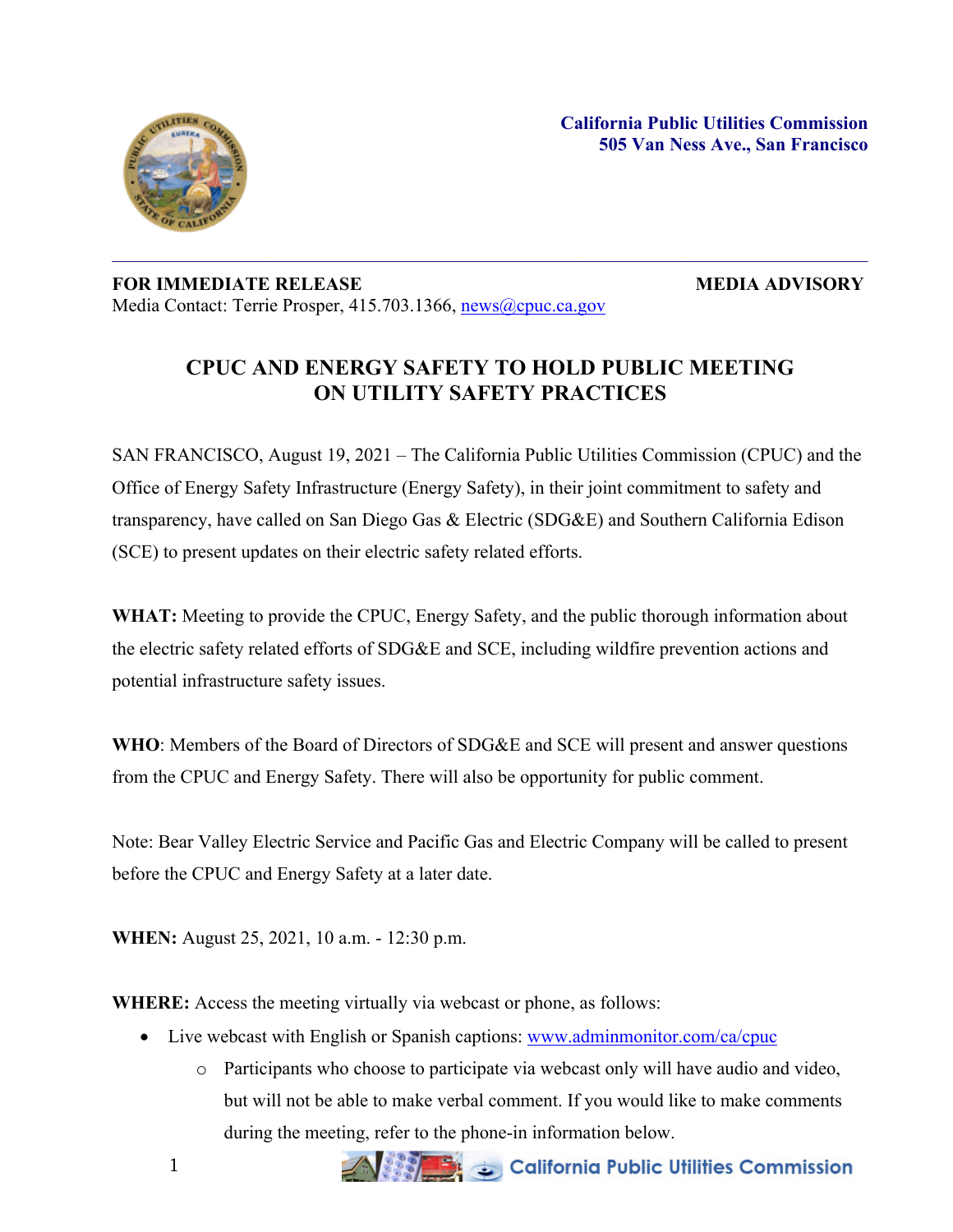- o For captions, after clicking on the name of the workshop, click the green button below the video for captions. Then select captions by clicking on the white icon next to the word "live" at the bottom of the video.
- o It will be recorded and archived for future viewing.
- Phone English: 1-800-857-1917, passcode 1767567#
- Phone Spanish: 1-800-857-1917, passcode: 3799627#
	- o Participants will have audio and will be able to make comments or ask questions.
	- o To make a public comment during the public comment period, press \*1 (star one) when you wish to speak to be placed in a queue by the operator.
	- o Participants will be placed on mute in "listen-only" mode until the public comment portion of the meeting.

While a quorum of Commissioners and/or their staff may attend these briefings, no official action will be taken.

If specialized accommodations are needed to attend remotely, such as non-English or sign language interpreters, please contact the CPUC's Public Advisor's Office at [public.advisor@cpuc.ca.gov](mailto:public.advisor@cpuc.ca.gov) or toll free at 866-849-8390 at least three days in advance of the meeting.

Please visit [www.cpuc.ca.gov/psps](http://www.cpuc.ca.gov/psps) for more information.

The CPUC enforces regulations to ensure power plants and utility companies run a safe and reliable electric system. The CPUC's Safety and Enforcement Division (SED) conducts audits and inspections, investigates safety incidents or system problems, issues fines, oversees corrective actions, and advises the CPUC on related matters. The CPUC's Safety Policy Division reviews and oversees risk analysis and mitigation planning by investor-owned utilities, conducts comprehensive safety culture assessments, analyzes safety metrics, and develops policies and rules designed to improve safety performance.

Energy Safety assesses electrical corporations' Wildfire Mitigation Plans, annual wildfire-specific safety culture assessments, issues safety certifications to utilities, and evaluates executive